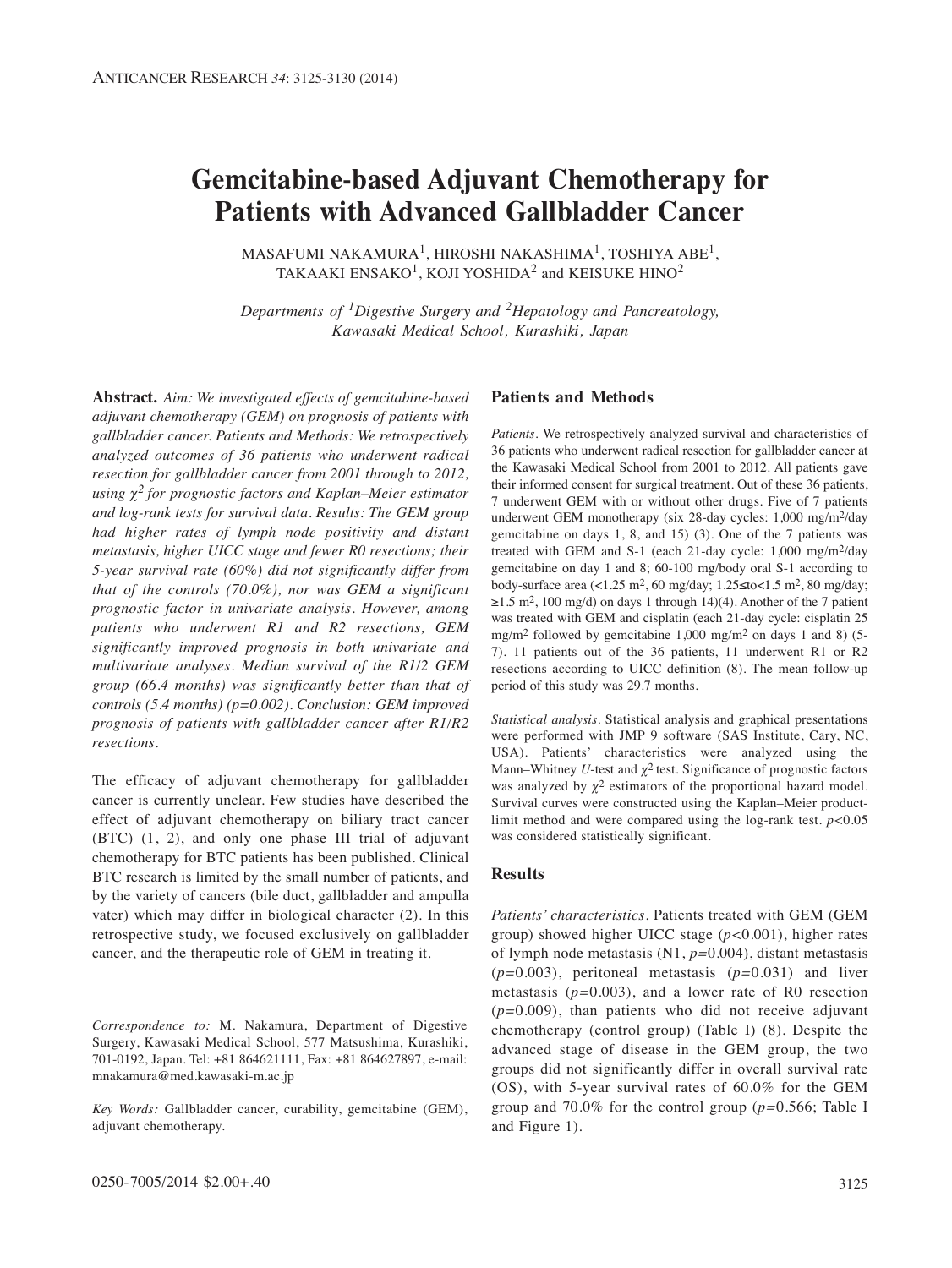|                                | All Patients   | GEM group      | Control group  | $p$ -Value |
|--------------------------------|----------------|----------------|----------------|------------|
| Total                          | 36             |                | 29             |            |
| Gender (female)                | $17(47.2\%)$   | $3(42.9\%)$    | 14 (48.3%)     | 0.797      |
| $Age \pm SD$ (years)           | $75\pm8.0$     | $70.0 \pm 2.9$ | $76.1 \pm 1.4$ | 0.070      |
| Stage (0/IA/IB/IIA/IIB/III/IV) | 6/2/13/3/8/0/4 | 0/0/0/0/4/0/3  | 6/2/13/3/4/0/1 | $>0.001*$  |
| T(0/i s/1/2/3/4)               | 0/7/2/17/8/2   | 0/1/0/3/2/1    | 0/6/2/14/6/1   | 0.312      |
| $\mathbf{N}1$                  | $10(27.8\%)$   | $5(71.4\%)$    | $5(17.2\%)$    | $0.004*$   |
| Distant metastasis             | $4(13.9\%)$    | $3(42.9\%)$    | $1(3.5\%)$     | $0.003*$   |
| Peritoneal                     | $3(8.3\%)$     | $2(28.6\%)$    | $1(3.5\%)$     | $0.031*$   |
| Liver                          | $2(5.6\%)$     | $2(28.6\%)$    | $0(0\%)$       | $0.003*$   |
| R <sub>0</sub>                 | 239            | $2(28.6\%)$    | 23(79.3%)      | $0.009*$   |
| 5-year survival rate           | 68.8%          | 60.0%          | 70.0%          | 0.566      |

Table I. *Patients' characteristics.*

GEM: Gemcitabine-based adjuvant chemotherapy. Staging, T, N1 and R0 were defined by classification of malignant tumors of UICC (6th ed.) (1). \**p*<0.05.

*Univariate and multivariate analyses.* We performed univariate and multivariate analyses of prognostic factors for 36 patients (Table II). Lower R0 resection rate, higher clinical stage, higher T-factor and positive lymph node metastasis (N1; as defined by UICC) were found to significantly predict worse prognosis by univariate analysis (8); out of these, higher T-factor and lymph-node metastasis were found to significantly predict worse prognosis by multivariate analysis (Table II). GEM was not a significant prognostic factor for the 36 patients (Table II).

*Univariate and multivariate analyses of prognostic factors for patients who underwent R1 and R2 procedures.* Univariate and multivariate analyses for patients with R1 and R2 procedures. In univariate analysis of prognostic factors for 11 patients who received R1 or R2 resections (Table II), lymph node metastasis and liver metastasis significantly predicted worse prognosis, and GEM predicted better prognosis (Table III). However, out of these 3 significant predictors in univariate analysis, only GEM remained significant in multivariate analysis (*p=*0.020; Table III). Accordingly, the GEM group's MST (66.4 months) was significantly better than the control group's MST (5.4 month) (*p=*0.002) (Figure 2).

## **Discussion**

We found that GEM was an independent significant prognostic factor for patients with gallbladder cancer with R1 or R2 curability (which itself predicts better prognosis).

The effects of adjuvant chemotherapy on BTC patients are not widely investigated (1); the aforementioned 2002 study from Takada *et al.* (9) is the only phase III randomized control trial to evaluate adjuvant chemotherapy for BTC patients. This study included not only BTC patients (118



Figure 1. *Overall survival rate of patients with gallbladder cancer after radical surgery. Overall survival rates of all patients, those treated with gemcitabine-based adjuvant chemotherapy (GEM), and the control group were compared. p=0.566 for the GEM group vs the control group. p<0.05 was considered statistically significant.*

with bile duct cancer, 112 with gallbladder cancer and 48 with ampullary cancer), but also 158 patients with pancreatic cancer. Survival of patients who were treated with MF therapy was compared against survival of patients treated with surgery-alone. The MF therapy improved prognosis of patients with gallbladder cancer (*p=*0.037), but not that of patients with pancreatic, bile duct, or ampullary cancers. Interestingly, the 5-year survival rates of patients who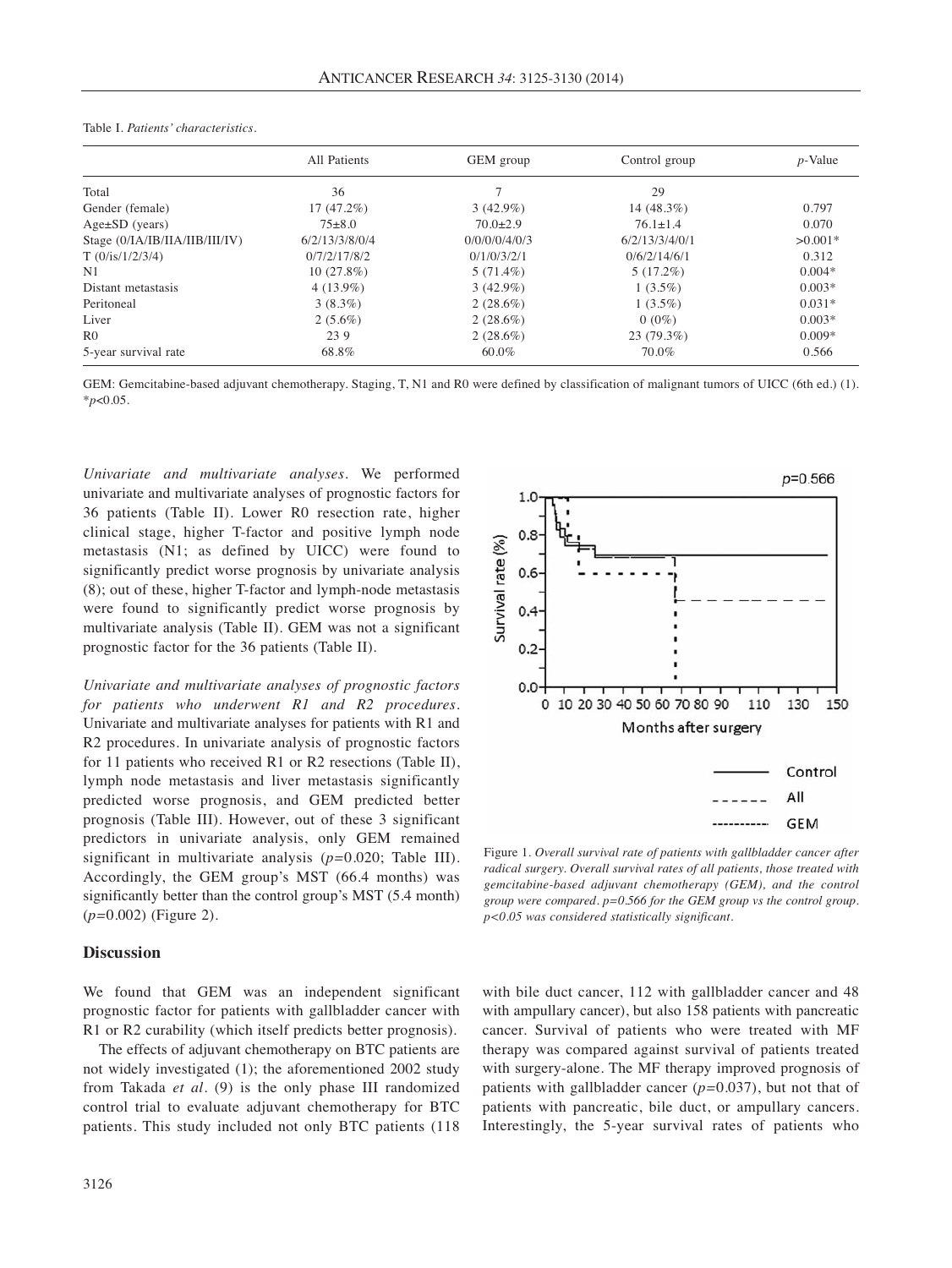Nakamura *et al*: Adjuvant Gemcitabine for Gallbladder Cancer

1.0

 $0.8$ 

 $0.6$ 

 $0.4$ 

Table II. *Univariate and multivariate analysis of prognostic factors.*

| Factor             | Univariate | Multivariate |
|--------------------|------------|--------------|
| Age                | 0.928      |              |
| <b>Sex</b>         | 0.105      |              |
| Stage              | $0.003*$   | 0.246        |
| T <sub>3</sub> ,4  | $0.002*$   | $0.022*$     |
| N <sub>1</sub>     | $0.001*$   | $0.034*$     |
| Hepatectomy        | 0.706      |              |
| Resection of BD    | 0.102      |              |
| <b>GEM</b>         | 0.579      |              |
| Distant metastasis | 0.198      |              |
| Liver              | 0.945      |              |
| Peritoneal         | 0.196      |              |
| R <sub>0</sub>     | $< 0.001*$ | 0.433        |

BD: Bile duct; GEM: gemcitabine-based adjuvant chemotherapy. Staging, T, N and R were defined by classification of malignant tumors of UICC (6th ed.) (12). \**p*<0.05.

Table III. *Univariate and multivariate analysis of prognostic factors for R1 and R2 patients.*

| Factor             | Univariate | Multivariate |
|--------------------|------------|--------------|
| Age                | 0.068      |              |
| Sex                | 0.412      |              |
| Stage              | 0.126      |              |
| T <sub>3</sub> ,4  | 0.936      |              |
| N <sub>1</sub>     | $0.026*$   | 0.138        |
| Hepatectomy        | 0.234      |              |
| Resection of BD    | 0.615      |              |
| <b>GEM</b>         | $0.001*$   | $0.020*$     |
| Distant metastasis | 0.291      |              |
| Liver              | $0.020*$   | 0.138        |
| Peritoneal         | 0.742      |              |

BD: Bile duct; GEM: gemcitabine-based adjuvant chemotherapy. Staging, T, N and R were defined by classification of malignant tumors of UICC (6th ed.) (12). \**p*<0.05.

underwent non-curative resections for gallbladder carcinomas was better in the MF group (8.9%) than in the control group (0%) (*p=*0.023); whereas among patients who underwent curative resections for gallbladder cancer, survival did not significantly differ between the two groups. As with the Takada study, GEM improved survival after R1 or R2 resection. We did not analyze patients who underwent R0 procedures because we had only 2 patients who received adjuvant chemotherapy after R0 resection.

Our results were also consistent with those of Murakami *et al.*, who retrospectively analyzed hilar bile duct cancer (10) in 42 patients, and found GEM to be a significant, single independent predictor of better prognosis (*p=*0.035) with 5-

Survival rate (%)  $0.2$  $0.0$ 10 20 30 40 50 60 Months after surgery **GEM** ---- Control Figure 2. *Overall survival rate of patients with gallbladder cancer after*

*R1 or R2 resections. Overall survival rates of patients treated with gemcitabine-based adjuvant chemotherapy (GEM) and the control group after R1 or R2 resection were compared. p<0.05 was considered statistically significant.*

year survival rates of 57% and 23% for the GEM and control groups, respectively (*p=*0.026) (10). Another retrospective analysis from the Murakami group compared patients who received an adjuvant combination of gemcitabine and S-1 (GS) for UICC stage II BTC with patients without adjuvant chemotherapy (control group), and found GS-based adjuvant chemotherapy (*p<*0.001) and surgical margin status (*p=*0.003) were independent prognostic factors, with 5-year survival rates of 57% and 24% for GS and control groups, respectively (*p<*0.001) (11). However, prognosis of the GEM and control groups did not differ in our current study, possibly because the GEM group had more advanced gallbladder cancer than the control group in our study.

Recently, two groups reported on the effects of gemcitabine–cisplatin combination chemotherapy on unresectable BTC (2, 5-7). The National Cancer Research Network of UK organized the advanced BTC (ABC)-01 (phase II) and ABC-02 (phase III) studies  $(5, 6)$ , which were both composed of two arms: one with gemcitabine–cisplatin combination chemotherapy, and one with gemcitabine monotherapy. Patients treated with combination therapy had significantly longer mean survival time (11.7 months) than those treated with gemcitabine-alone (8.3 months) (*p<*0.001) (6). The ABC study was confirmed by the BT22 trial in Japan (7), which showed median survival time for the combination arm (11.2 months) to be significantly longer than the monotherapy arm (7.7 months) (*p=*0.139) (7). In the present study, survival of R1 and R2 patients was improved

70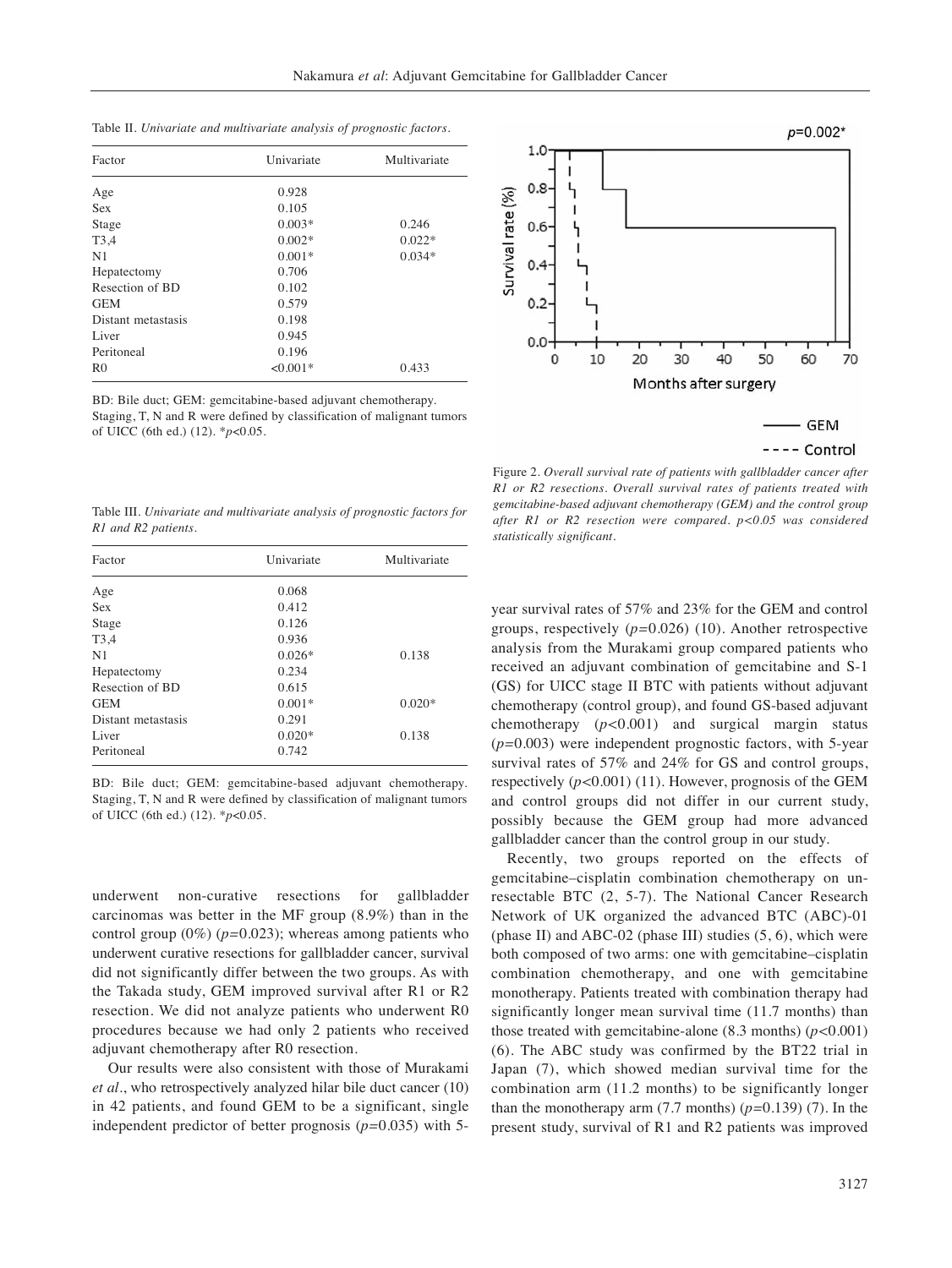although we mainly used gemcitabine monotherapy as adjuvant chemotherapy. The BT22 and ABC studies suggest that we might further improve survival of patients with patients with gallbladder cancer by using a combination of cisplatin and gemcitabine as adjuvant therapy.

Effects of adjuvant radiotherapy are also controversial. Although 3 retrospective studies have reported that adjuvant radiotherapy improved prognosis of patients with microscopically-positive margins (12-14), Pitt *et al.* organized a prospective study showing that adjuvant radiotherapy did not improve survival of patients with hilar bile duct cancer (15).

The effects of adjuvant chemo-radiotherapy on BTC are also debated. Hughes *et al.* and Lim *et al.* showed significantly improved OS from adjuvant chemoradiotherapy, whereas Nakeeb *et al.*, Krishnan *et al.* and Zhou *et al.* did not find a difference (16-20), and Gold *et al.* and Kim *et al.* found a limited effect (21, 22). Clinical research on BTC is complicated by the relatively few patients and the variety of origins, bile duct, gall bladder and ampulla vater. A prospective multi-Institutional joint investigation could overcome these difficulties.

This report is the first to focus exclusively on GEM adjuvant therapy in gallbladder cancer. Wider use of gemcitabine-based adjuvant chemotherapy could improve survival of patients with advanced gallbladder cancer, who currently have poor prognoses. A well-designed randomized prospective multi-Institutional joint investigation is warranted to improve the prognosis of these patients.

# **Conflicts of Interest**

The Authors declare no conflicts of interest.

#### **References**

- 1 Uesaka K: Adjuvant therapy for resected biliary tract cancer. JJBA *24*: 689-694, 2010.
- 2 Furuse J, Okusaka T, Bridgewater J, Taketsuna M, Wasan H, Koshiji M and Valle J: Lessons from the comparison of two randomized clinical trials using gemcitabine and cisplatin for advanced biliary tract cancer. Crit Rev Oncol Hematol *80(1)*: 31- 39, 2011.
- 3 Nakamura M, Kayashima T, Fujiwara K, Nagayoshi Y, Kono H, Ohtsuka T, Takahata S, Mizumoto K and Tanaka M: Combination therapy of portal vein resection and adjuvant gemcitabine improved prognosis of advanced pancreatic cancer. Hepatogastroenterology *60*: 354-357, 2013.
- 4 Ueno H, Ioka T, Ikeda M, Ohkawa S, Yanagimoto H, Boku N, Fukutomi A, Sugimori K, Baba H, Yamao K, Shimamura T, Sho M, Kitano M, Cheng AL, Mizumoto K, Chen JS, Furuse J, Funakoshi A, Hatori T, Yamaguchi T, Egawa S, Sato A, Ohashi Y, Okusaka T and Tanaka M: Randomized phase III study of gemcitabine plus S-1, S-1 alone, or gemcitabine alone in patients with locally advanced and metastatic pancreatic cancer in Japan and Taiwan: GEST study. J Clin Oncol *31*: 1640-1648, 2013.
- 5 Valle JW, Wasan H, Johnson P, Jones E, Dixon L, Swindell R, Baka S, Maraveyas A, Corrie P, Falk S, Gollins S, Lofts F, Evans L, Meyer T, Anthoney A, Iveson T, Highley M, Osborne R and Bridgewater J: Gemcitabine alone or in combination with cisplatin in patients with advanced or metastatic cholangiocarcinomas or other biliary tract tumours: a multicentre randomised phase II study - The UK ABC-01 Study. Br J Cancer *101*: 621-627, 2009.
- 6 Valle J, Wasan H, Palmer DH, Cunningham D, Anthoney A, Maraveyas A, Madhusudan S, Iveson T, Hughes S, Pereira SP, Roughton M and Bridgewater J: Cisplatin plus gemcitabine versus gemcitabine for biliary tract cancer. N Engl J Med *362*: 1273-1281, 2010.
- 7 Okusaka T, Nakachi K, Fukutomi A, Mizuno N, Ohkawa S, Funakoshi A, Nagino M, Kondo S, Nagaoka S, Funai J, Koshiji M, Nambu Y, Furuse J, Miyazaki M and Nimura Y: Gemcitabine alone or in combination with cisplatin in patients with biliary tract cancer: a comparative multicentre study in Japan. Br J Cancer *103*: 469-474, 2010.
- 8 Sobin LH, Gospodarowicz MK and Wittekind C: TNM Classification of Malignant Tumours Sixth Edition: Wiley-Liss; 2002.
- 9 Takada T, Amano H, Yasuda H, Nimura Y, Matsushiro T, Kato H, Nagakawa T and Nakayama T: Is postoperative adjuvant chemotherapy useful for gallbladder carcinoma? A phase III multicenter prospective randomized controlled trial in patients with resected pancreaticobiliary carcinoma. Cancer *95*: 1685- 1695, 2002.
- 10 Murakami Y, Uemura K, Sudo T, Hayashidani Y, Hashimoto Y, Nakamura H, Nakashima A and Sueda T: Gemcitabine-based adjuvant chemotherapy improves survival after aggressive surgery for hilar cholangiocarcinoma. J Gastrointest Surg *13*: 1470-1479, 2009.
- 11 Murakami Y, Uemura K, Sudo T, Hayashidani Y, Hashimoto Y, Nakamura H, Nakashima A and Sueda T: Adjuvant gemcitabine plus S-1 chemotherapy improves survival after aggressive surgical resection for advanced biliary carcinoma. Ann Surg *250*: 950-956, 2009.
- 12 Todoroki T, Ohara K, Kawamoto T, Koike N, Yoshida S, Kashiwagi H, Otsuka M and Fukao K: Benefits of adjuvant radiotherapy after radical resection of locally advanced main hepatic duct carcinoma. Int J Radiat Oncol Biol Phys *46*: 581- 587, 2000.
- 13 Schoenthaler R, Phillips TL, Castro J, Efird JT, Better A and Way LW: Carcinoma of the extrahepatic bile ducts. The University of California at San Francisco experience. Ann Surg *219*: 267-274, 1994.
- 14 Cheng Q, Luo X, Zhang B, Jiang X, Yi B and Wu M: Predictive factors for prognosis of hilar cholangiocarcinoma: postresection radiotherapy improves survival. Eur J Surg Oncol *33*: 202-207, 2007.
- 15 Pitt HA, Nakeeb A, Abrams RA, Coleman J, Piantadosi S, Yeo CJ, Lillemore KD and Cameron JL: Perihilar cholangiocarcinoma. Postoperative radiotherapy does not improve survival. Ann Surg *221*: 788-797; discussion 97-98, 1995.
- 16 Hughes MA, Frassica DA, Yeo CJ, Riall TS, Lillemoe KD, Cameron JL, Donehower RC, Laheru DA, Hruban RH and Abrams RA: Adjuvant concurrent chemoradiation for adenocarcinoma of the distal common bile duct. Int J Radiat Oncol Biol Phys *68*: 178-182, 2007.